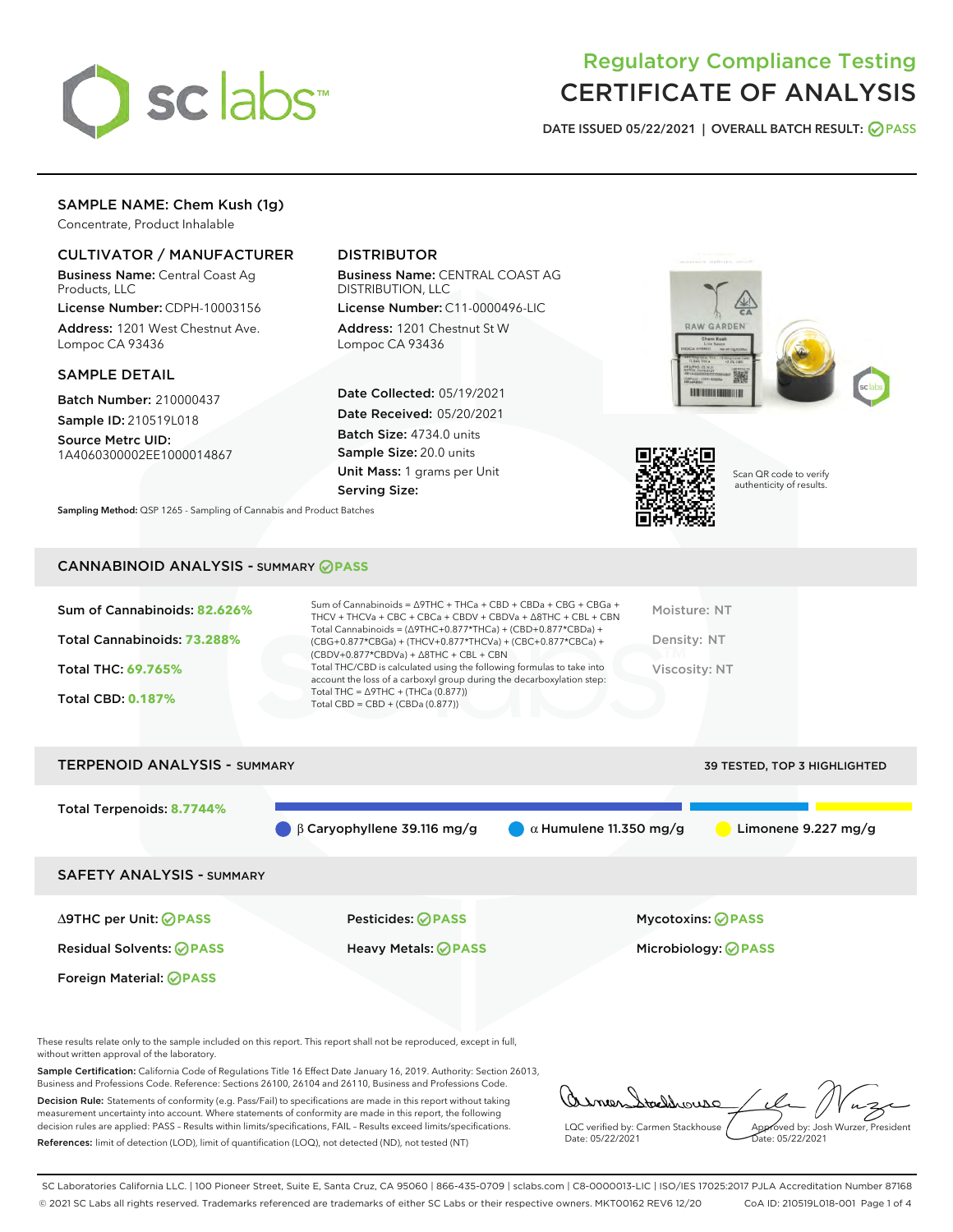



CHEM KUSH (1G) | DATE ISSUED 05/22/2021 | OVERALL BATCH RESULT:  $\bigcirc$  PASS

#### CANNABINOID TEST RESULTS - 05/21/2021 2 PASS

Tested by high-performance liquid chromatography with diode-array detection (HPLC-DAD). **Method:** QSP 1157 - Analysis of Cannabinoids by HPLC-DAD

#### TOTAL CANNABINOIDS: **73.288%** Total Cannabinoids (Total THC) + (Total CBD) +

(Total CBG) + (Total THCV) + (Total CBC) + (Total CBDV) + ∆8THC + CBL + CBN

TOTAL THC: **69.765%** Total THC (∆9THC+0.877\*THCa)

TOTAL CBD: **0.187%**

Total CBD (CBD+0.877\*CBDa)

TOTAL CBG: 2.14% Total CBG (CBG+0.877\*CBGa)

TOTAL THCV: 0.302% Total THCV (THCV+0.877\*THCVa)

TOTAL CBC: 0.894% Total CBC (CBC+0.877\*CBCa)

TOTAL CBDV: ND Total CBDV (CBDV+0.877\*CBDVa)

| <b>COMPOUND</b>            | LOD/LOQ<br>(mg/g) | <b>MEASUREMENT</b><br><b>UNCERTAINTY</b><br>(mg/g) | <b>RESULT</b><br>(mg/g) | <b>RESULT</b><br>(%) |
|----------------------------|-------------------|----------------------------------------------------|-------------------------|----------------------|
| <b>THCa</b>                | 0.05/0.14         | ±18.621                                            | 724.56                  | 72.456               |
| <b>A9THC</b>               | 0.06 / 0.26       | ±2.140                                             | 62.21                   | 6.221                |
| <b>CBGa</b>                | 0.1/0.2           | ±1.07                                              | 20.5                    | 2.05                 |
| <b>CBCa</b>                | 0.07 / 0.28       | ±0.431                                             | 8.82                    | 0.882                |
| <b>THCVa</b>               | 0.07/0.20         | ±0.164                                             | 3.44                    | 0.344                |
| <b>CBG</b>                 | 0.06/0.19         | ±0.134                                             | 3.40                    | 0.340                |
| <b>CBDa</b>                | 0.02/0.19         | ±0.062                                             | 2.13                    | 0.213                |
| <b>CBC</b>                 | 0.2 / 0.5         | ±0.04                                              | 1.2                     | 0.12                 |
| $\triangle$ 8THC           | 0.1 / 0.4         | N/A                                                | <b>ND</b>               | <b>ND</b>            |
| <b>THCV</b>                | 0.1/0.2           | N/A                                                | <b>ND</b>               | <b>ND</b>            |
| <b>CBD</b>                 | 0.07/0.29         | N/A                                                | <b>ND</b>               | <b>ND</b>            |
| <b>CBDV</b>                | 0.04/0.15         | N/A                                                | <b>ND</b>               | <b>ND</b>            |
| <b>CBDVa</b>               | 0.03/0.53         | N/A                                                | <b>ND</b>               | <b>ND</b>            |
| <b>CBL</b>                 | 0.06 / 0.24       | N/A                                                | <b>ND</b>               | <b>ND</b>            |
| <b>CBN</b>                 | 0.1/0.3           | N/A                                                | <b>ND</b>               | <b>ND</b>            |
| <b>SUM OF CANNABINOIDS</b> |                   |                                                    | 826.26 mg/g             | 82.626%              |

#### **UNIT MASS: 1 grams per Unit**

| ∆9THC per Unit                                                                            | 1120 per-package limit | $62.21$ mg/unit<br><b>PASS</b> |  |  |  |
|-------------------------------------------------------------------------------------------|------------------------|--------------------------------|--|--|--|
| <b>Total THC per Unit</b>                                                                 |                        | 697.65 mg/unit                 |  |  |  |
| <b>CBD per Unit</b>                                                                       |                        | <b>ND</b>                      |  |  |  |
| <b>Total CBD per Unit</b>                                                                 |                        | $1.87$ mg/unit                 |  |  |  |
| Sum of Cannabinoids<br>per Unit                                                           |                        | 826.26 mg/unit                 |  |  |  |
| <b>Total Cannabinoids</b><br>per Unit                                                     |                        | 732.88 mg/unit                 |  |  |  |
| <b>VISCOSITY TEST RESULT</b><br><b>MOISTURE TEST RESULT</b><br><b>DENSITY TEST RESULT</b> |                        |                                |  |  |  |

Not Tested

Not Tested

Not Tested

#### TERPENOID TEST RESULTS - 05/21/2021

Terpene analysis utilizing gas chromatography-flame ionization detection (GC-FID). **Method:** QSP 1192 - Analysis of Terpenoids by GC-FID

| <b>COMPOUND</b>           | LOD/LOQ<br>(mg/g) | <b>MEASUREMENT</b><br><b>UNCERTAINTY</b><br>(mg/g) | <b>RESULT</b><br>(mg/g)                          | <b>RESULT</b><br>$(\%)$ |
|---------------------------|-------------------|----------------------------------------------------|--------------------------------------------------|-------------------------|
| $\beta$ Caryophyllene     | 0.004 / 0.012     | ±1.3925                                            | 39.116                                           | 3.9116                  |
| $\alpha$ Humulene         | 0.009/0.029       | ±0.3643                                            | 11.350                                           | 1.1350                  |
| Limonene                  | 0.005 / 0.016     | ±0.1319                                            | 9.227                                            | 0.9227                  |
| <b>Myrcene</b>            | 0.008 / 0.025     | ±0.0705                                            | 5.462                                            | 0.5462                  |
| Linalool                  | 0.009 / 0.032     | ±0.2053                                            | 5.403                                            | 0.5403                  |
| Terpinolene               | 0.008 / 0.026     | ±0.0830                                            | 4.049                                            | 0.4049                  |
| $\alpha$ Bisabolol        | 0.008 / 0.026     | ±0.1766                                            | 3.308                                            | 0.3308                  |
| trans- $\beta$ -Farnesene | 0.008 / 0.025     | ±0.0779                                            | 2.193                                            | 0.2193                  |
| Fenchol                   | 0.010 / 0.034     | ±0.0516                                            | 1.333                                            | 0.1333                  |
| Terpineol                 | 0.016 / 0.055     | ±0.0801                                            | 1.305                                            | 0.1305                  |
| Nerolidol                 | 0.009 / 0.028     | ±0.0764                                            | 1.215                                            | 0.1215                  |
| β Pinene                  | 0.004 / 0.014     | ±0.0102                                            | 0.884                                            | 0.0884                  |
| Valencene                 | 0.009 / 0.030     | ±0.0564                                            | 0.818                                            | 0.0818                  |
| Caryophyllene<br>Oxide    | 0.010 / 0.033     | ±0.0248                                            | 0.539                                            | 0.0539                  |
| <b>Borneol</b>            | 0.005 / 0.016     | ±0.0156                                            | 0.372                                            | 0.0372                  |
| $\alpha$ Pinene           | 0.005 / 0.017     | ±0.0026                                            | 0.301                                            | 0.0301                  |
| Ocimene                   | 0.011 / 0.038     | ±0.0048                                            | 0.149                                            | 0.0149                  |
| Fenchone                  | 0.009 / 0.028     | ±0.0028                                            | 0.096                                            | 0.0096                  |
| Camphene                  | 0.005 / 0.015     | ±0.0010                                            | 0.086                                            | 0.0086                  |
| $\alpha$ Phellandrene     | 0.006 / 0.020     | ±0.0011                                            | 0.084                                            | 0.0084                  |
| Geraniol                  | 0.002 / 0.007     | ±0.0031                                            | 0.071                                            | 0.0071                  |
| $\alpha$ Terpinene        | 0.005 / 0.017     | ±0.0010                                            | 0.069                                            | 0.0069                  |
| 3 Carene                  | 0.005 / 0.018     | ±0.0009                                            | 0.064                                            | 0.0064                  |
| <b>Geranyl Acetate</b>    | 0.004 / 0.014     | ±0.0024                                            | 0.057                                            | 0.0057                  |
| Citronellol               | 0.003 / 0.010     | ±0.0024                                            | 0.050                                            | 0.0050                  |
| $\gamma$ Terpinene        | 0.006 / 0.018     | ±0.0008                                            | 0.046                                            | 0.0046                  |
| Guaiol                    | 0.009/0.030       | ±0.0019                                            | 0.040                                            | 0.0040                  |
| Sabinene Hydrate          | 0.006 / 0.022     | ±0.0015                                            | 0.039                                            | 0.0039                  |
| Nerol                     | 0.003 / 0.011     | ±0.0008                                            | 0.018                                            | 0.0018                  |
| Sabinene                  | 0.004 / 0.014     | N/A                                                | <loq< th=""><th><math>&lt;</math>LOQ</th></loq<> | $<$ LOQ                 |
| Eucalyptol                | 0.006 / 0.018     | N/A                                                | <loq< th=""><th><loq< th=""></loq<></th></loq<>  | <loq< th=""></loq<>     |
| p-Cymene                  | 0.005 / 0.016     | N/A                                                | ND                                               | ND                      |
| (-)-Isopulegol            | 0.005 / 0.016     | N/A                                                | <b>ND</b>                                        | ND                      |
| Camphor                   | 0.006 / 0.019     | N/A                                                | ND                                               | <b>ND</b>               |
| Isoborneol                | 0.004 / 0.012     | N/A                                                | ND                                               | ND                      |
| Menthol                   | 0.008 / 0.025     | N/A                                                | ND                                               | ND                      |
| R-(+)-Pulegone            | 0.003 / 0.011     | N/A                                                | ND                                               | ND                      |
| $\alpha$ Cedrene          | 0.005 / 0.016     | N/A                                                | ND                                               | ND                      |
| Cedrol                    | 0.008 / 0.027     | N/A                                                | <b>ND</b>                                        | <b>ND</b>               |
| <b>TOTAL TERPENOIDS</b>   |                   |                                                    | 87.744 mg/g                                      | 8.7744%                 |

SC Laboratories California LLC. | 100 Pioneer Street, Suite E, Santa Cruz, CA 95060 | 866-435-0709 | sclabs.com | C8-0000013-LIC | ISO/IES 17025:2017 PJLA Accreditation Number 87168 © 2021 SC Labs all rights reserved. Trademarks referenced are trademarks of either SC Labs or their respective owners. MKT00162 REV6 12/20 CoA ID: 210519L018-001 Page 2 of 4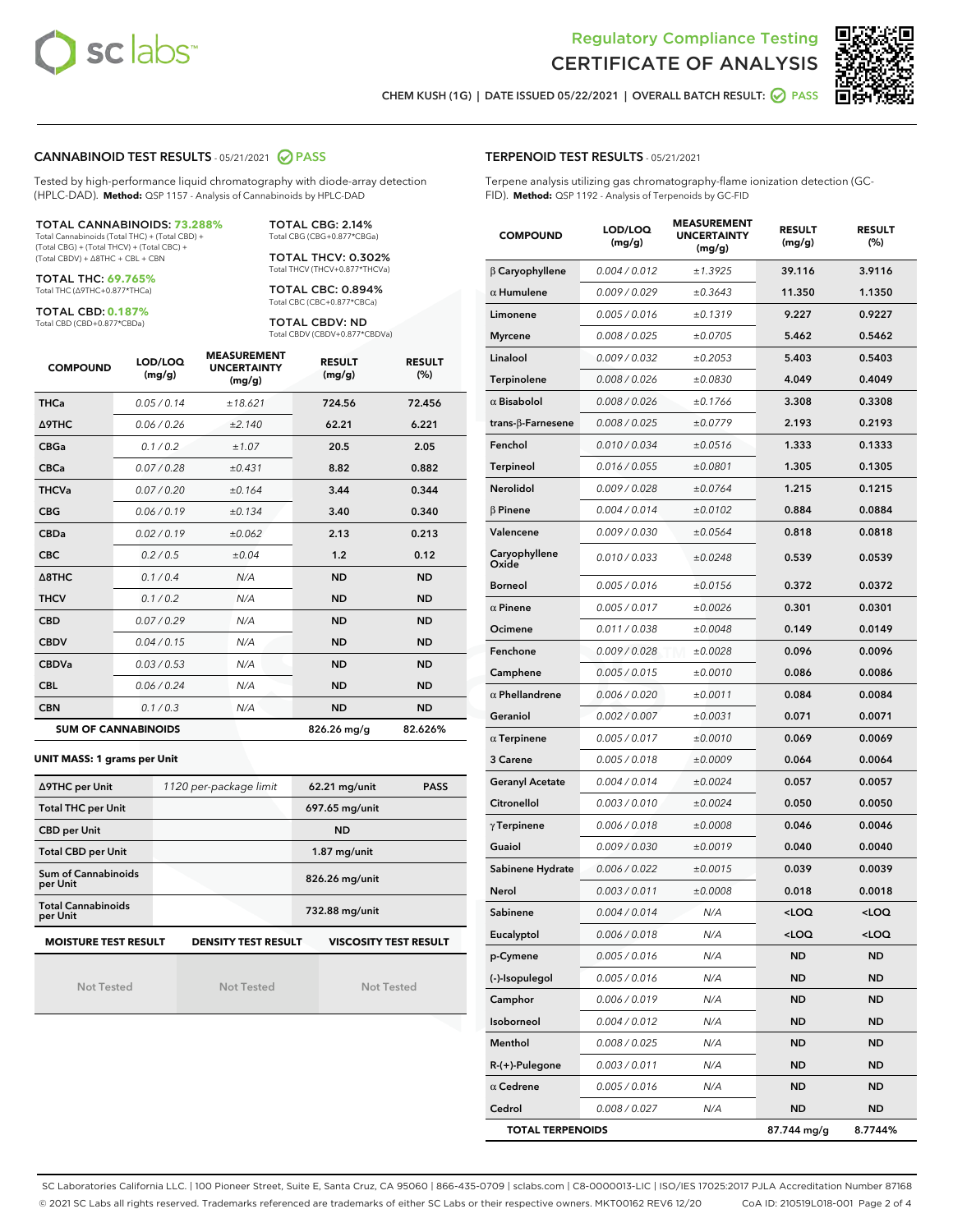



CHEM KUSH (1G) | DATE ISSUED 05/22/2021 | OVERALL BATCH RESULT: ☑ PASS

# CATEGORY 1 PESTICIDE TEST RESULTS - 05/22/2021 2 PASS

Pesticide and plant growth regulator analysis utilizing high-performance liquid chromatography-mass spectrometry (HPLC-MS) or gas chromatography-mass spectrometry (GC-MS). \*GC-MS utilized where indicated. **Method:** QSP 1212 - Analysis of Pesticides and Mycotoxins by LC-MS or QSP 1213 - Analysis of Pesticides by GC-MS

| <b>COMPOUND</b>             | LOD/LOQ<br>$(\mu g/g)$ | <b>ACTION</b><br><b>LIMIT</b><br>$(\mu g/g)$ | <b>MEASUREMENT</b><br><b>UNCERTAINTY</b><br>$(\mu g/g)$ | <b>RESULT</b><br>$(\mu g/g)$ | <b>RESULT</b> |
|-----------------------------|------------------------|----------------------------------------------|---------------------------------------------------------|------------------------------|---------------|
| Aldicarb                    | 0.03/0.08              | $>$ LOD                                      | N/A                                                     | <b>ND</b>                    | <b>PASS</b>   |
| Carbofuran                  | 0.02 / 0.05            | $\ge$ LOD                                    | N/A                                                     | <b>ND</b>                    | <b>PASS</b>   |
| Chlordane*                  | 0.03/0.08              | $>$ LOD                                      | N/A                                                     | <b>ND</b>                    | <b>PASS</b>   |
| Chlorfenapyr*               | 0.03/0.10              | $\ge$ LOD                                    | N/A                                                     | <b>ND</b>                    | <b>PASS</b>   |
| Chlorpyrifos                | 0.02 / 0.06            | $\ge$ LOD                                    | N/A                                                     | <b>ND</b>                    | <b>PASS</b>   |
| Coumaphos                   | 0.02 / 0.07            | $\ge$ LOD                                    | N/A                                                     | <b>ND</b>                    | <b>PASS</b>   |
| Daminozide                  | 0.02 / 0.07            | $\ge$ LOD                                    | N/A                                                     | <b>ND</b>                    | <b>PASS</b>   |
| <b>DDVP</b><br>(Dichlorvos) | 0.03/0.09              | $\ge$ LOD                                    | N/A                                                     | <b>ND</b>                    | <b>PASS</b>   |
| <b>Dimethoate</b>           | 0.03/0.08              | $\ge$ LOD                                    | N/A                                                     | <b>ND</b>                    | <b>PASS</b>   |
| Ethoprop(hos)               | 0.03/0.10              | $\ge$ LOD                                    | N/A                                                     | <b>ND</b>                    | <b>PASS</b>   |
| Etofenprox                  | 0.02 / 0.06            | $\ge$ LOD                                    | N/A                                                     | <b>ND</b>                    | <b>PASS</b>   |
| Fenoxycarb                  | 0.03/0.08              | $\ge$ LOD                                    | N/A                                                     | <b>ND</b>                    | <b>PASS</b>   |
| Fipronil                    | 0.03/0.08              | $>$ LOD                                      | N/A                                                     | <b>ND</b>                    | <b>PASS</b>   |
| Imazalil                    | 0.02 / 0.06            | $>$ LOD                                      | N/A                                                     | <b>ND</b>                    | <b>PASS</b>   |
| <b>Methiocarb</b>           | 0.02 / 0.07            | $\ge$ LOD                                    | N/A                                                     | <b>ND</b>                    | <b>PASS</b>   |
| Methyl<br>parathion         | 0.03/0.10              | $\ge$ LOD                                    | N/A                                                     | <b>ND</b>                    | <b>PASS</b>   |
| <b>Mevinphos</b>            | 0.03/0.09              | $\ge$ LOD                                    | N/A                                                     | <b>ND</b>                    | <b>PASS</b>   |
| Paclobutrazol               | 0.02 / 0.05            | $>$ LOD                                      | N/A                                                     | <b>ND</b>                    | <b>PASS</b>   |
| Propoxur                    | 0.03/0.09              | $\ge$ LOD                                    | N/A                                                     | <b>ND</b>                    | <b>PASS</b>   |
| Spiroxamine                 | 0.03/0.08              | $\ge$ LOD                                    | N/A                                                     | <b>ND</b>                    | <b>PASS</b>   |
| Thiacloprid                 | 0.03/0.10              | $\ge$ LOD                                    | N/A                                                     | <b>ND</b>                    | <b>PASS</b>   |

### CATEGORY 2 PESTICIDE TEST RESULTS - 05/22/2021 @ PASS

| <b>COMPOUND</b>          | LOD/LOQ<br>$(\mu g/g)$ | <b>ACTION</b><br><b>LIMIT</b><br>$(\mu g/g)$ | <b>MEASUREMENT</b><br><b>UNCERTAINTY</b><br>$(\mu g/g)$ | <b>RESULT</b><br>$(\mu g/g)$ | <b>RESULT</b> |
|--------------------------|------------------------|----------------------------------------------|---------------------------------------------------------|------------------------------|---------------|
| Abamectin                | 0.03/0.10              | 0.1                                          | N/A                                                     | <b>ND</b>                    | <b>PASS</b>   |
| Acephate                 | 0.02/0.07              | 0.1                                          | N/A                                                     | <b>ND</b>                    | <b>PASS</b>   |
| Acequinocyl              | 0.02/0.07              | 0.1                                          | N/A                                                     | <b>ND</b>                    | <b>PASS</b>   |
| Acetamiprid              | 0.02/0.05              | 0.1                                          | N/A                                                     | <b>ND</b>                    | <b>PASS</b>   |
| Azoxystrobin             | 0 02 / 0 07            | 0.1                                          | N/A                                                     | <b>ND</b>                    | <b>PASS</b>   |
| <b>Bifenazate</b>        | 0.01/0.04              | 0.1                                          | N/A                                                     | <b>ND</b>                    | <b>PASS</b>   |
| <b>Bifenthrin</b>        | 0.02 / 0.05            | 3                                            | N/A                                                     | <b>ND</b>                    | <b>PASS</b>   |
| <b>Boscalid</b>          | 0.03/0.09              | 0.1                                          | N/A                                                     | <b>ND</b>                    | <b>PASS</b>   |
| Captan                   | 0.19/0.57              | 0.7                                          | N/A                                                     | <b>ND</b>                    | <b>PASS</b>   |
| Carbaryl                 | 0.02/0.06              | 0.5                                          | N/A                                                     | <b>ND</b>                    | <b>PASS</b>   |
| Chlorantranilip-<br>role | 0.04/0.12              | 10                                           | N/A                                                     | <b>ND</b>                    | <b>PASS</b>   |
| Clofentezine             | 0.03/0.09              | 0.1                                          | N/A                                                     | <b>ND</b>                    | <b>PASS</b>   |

## CATEGORY 2 PESTICIDE TEST RESULTS - 05/22/2021 continued

| <b>COMPOUND</b>               | LOD/LOQ<br>(µg/g) | <b>ACTION</b><br><b>LIMIT</b><br>$(\mu g/g)$ | <b>MEASUREMENT</b><br><b>UNCERTAINTY</b><br>$(\mu g/g)$ | <b>RESULT</b><br>$(\mu g/g)$ | <b>RESULT</b> |
|-------------------------------|-------------------|----------------------------------------------|---------------------------------------------------------|------------------------------|---------------|
| Cyfluthrin                    | 0.12 / 0.38       | $\overline{c}$                               | N/A                                                     | <b>ND</b>                    | <b>PASS</b>   |
| Cypermethrin                  | 0.11 / 0.32       | 1                                            | N/A                                                     | <b>ND</b>                    | <b>PASS</b>   |
| Diazinon                      | 0.02 / 0.05       | 0.1                                          | N/A                                                     | <b>ND</b>                    | <b>PASS</b>   |
| Dimethomorph                  | 0.03 / 0.09       | $\overline{c}$                               | N/A                                                     | <b>ND</b>                    | <b>PASS</b>   |
| Etoxazole                     | 0.02 / 0.06       | 0.1                                          | N/A                                                     | <b>ND</b>                    | <b>PASS</b>   |
| Fenhexamid                    | 0.03 / 0.09       | 0.1                                          | N/A                                                     | <b>ND</b>                    | <b>PASS</b>   |
| Fenpyroximate                 | 0.02 / 0.06       | 0.1                                          | N/A                                                     | <b>ND</b>                    | <b>PASS</b>   |
| Flonicamid                    | 0.03 / 0.10       | 0.1                                          | N/A                                                     | <b>ND</b>                    | <b>PASS</b>   |
| Fludioxonil                   | 0.03 / 0.10       | 0.1                                          | N/A                                                     | <b>ND</b>                    | <b>PASS</b>   |
| Hexythiazox                   | 0.02 / 0.07       | 0.1                                          | N/A                                                     | <b>ND</b>                    | <b>PASS</b>   |
| Imidacloprid                  | 0.04 / 0.11       | 5                                            | N/A                                                     | <b>ND</b>                    | <b>PASS</b>   |
| Kresoxim-methyl               | 0.02 / 0.07       | 0.1                                          | N/A                                                     | <b>ND</b>                    | <b>PASS</b>   |
| <b>Malathion</b>              | 0.03 / 0.09       | 0.5                                          | N/A                                                     | <b>ND</b>                    | <b>PASS</b>   |
| Metalaxyl                     | 0.02 / 0.07       | $\overline{c}$                               | N/A                                                     | <b>ND</b>                    | <b>PASS</b>   |
| Methomyl                      | 0.03 / 0.10       | $\mathbf{1}$                                 | N/A                                                     | <b>ND</b>                    | <b>PASS</b>   |
| Myclobutanil                  | 0.03 / 0.09       | 0.1                                          | N/A                                                     | <b>ND</b>                    | <b>PASS</b>   |
| Naled                         | 0.02 / 0.07       | 0.1                                          | N/A                                                     | <b>ND</b>                    | <b>PASS</b>   |
| Oxamyl                        | 0.04 / 0.11       | 0.5                                          | N/A                                                     | <b>ND</b>                    | <b>PASS</b>   |
| Pentachloronitro-<br>benzene* | 0.03 / 0.09       | 0.1                                          | N/A                                                     | <b>ND</b>                    | <b>PASS</b>   |
| Permethrin                    | 0.04 / 0.12       | 0.5                                          | N/A                                                     | <b>ND</b>                    | <b>PASS</b>   |
| Phosmet                       | 0.03 / 0.10       | 0.1                                          | N/A                                                     | <b>ND</b>                    | <b>PASS</b>   |
| Piperonylbu-<br>toxide        | 0.02 / 0.07       | 3                                            | N/A                                                     | <b>ND</b>                    | <b>PASS</b>   |
| Prallethrin                   | 0.03 / 0.08       | 0.1                                          | N/A                                                     | <b>ND</b>                    | <b>PASS</b>   |
| Propiconazole                 | 0.02 / 0.07       | 0.1                                          | N/A                                                     | <b>ND</b>                    | <b>PASS</b>   |
| Pyrethrins                    | 0.04 / 0.12       | 0.5                                          | N/A                                                     | <b>ND</b>                    | <b>PASS</b>   |
| Pyridaben                     | 0.02 / 0.07       | 0.1                                          | N/A                                                     | <b>ND</b>                    | <b>PASS</b>   |
| Spinetoram                    | 0.02 / 0.07       | 0.1                                          | N/A                                                     | <b>ND</b>                    | <b>PASS</b>   |
| Spinosad                      | 0.02 / 0.07       | 0.1                                          | N/A                                                     | ND                           | <b>PASS</b>   |
| Spiromesifen                  | 0.02 / 0.05       | 0.1                                          | N/A                                                     | <b>ND</b>                    | <b>PASS</b>   |
| Spirotetramat                 | 0.02 / 0.06       | 0.1                                          | N/A                                                     | <b>ND</b>                    | <b>PASS</b>   |
| Tebuconazole                  | 0.02 / 0.07       | 0.1                                          | N/A                                                     | ND                           | <b>PASS</b>   |
| Thiamethoxam                  | 0.03 / 0.10       | 5                                            | N/A                                                     | <b>ND</b>                    | <b>PASS</b>   |
| Trifloxystrobin               | 0.03 / 0.08       | 0.1                                          | N/A                                                     | <b>ND</b>                    | <b>PASS</b>   |

SC Laboratories California LLC. | 100 Pioneer Street, Suite E, Santa Cruz, CA 95060 | 866-435-0709 | sclabs.com | C8-0000013-LIC | ISO/IES 17025:2017 PJLA Accreditation Number 87168 © 2021 SC Labs all rights reserved. Trademarks referenced are trademarks of either SC Labs or their respective owners. MKT00162 REV6 12/20 CoA ID: 210519L018-001 Page 3 of 4